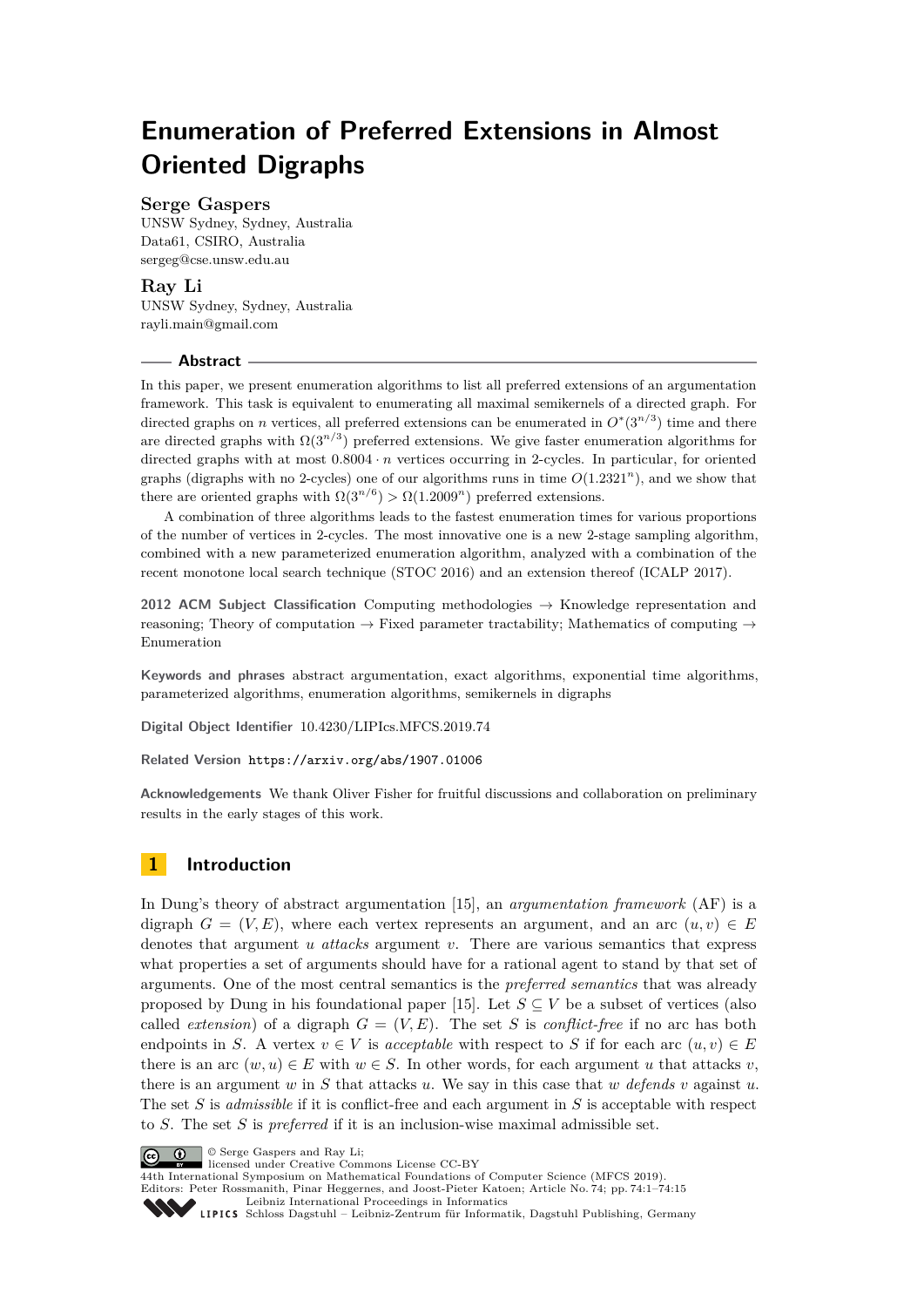#### **74:2 Enumeration of Preferred Extensions in Almost Oriented Digraphs**

While we will use the language of abstract argumentation, we remark that such vertex sets have also been studied in graph theory. Neumann-Lara [\[27\]](#page-14-1) (see also [\[21\]](#page-14-2)) defined the notion of *semikernels*. Maximal *semikernels* are equal to the preferred extensions in the directed graph where all arcs are reversed. The related notion of *kernels* [\[32\]](#page-14-3) has the same correspondence with stable extensions in abstract argumentation, and was introduced as an abstract solution concept in cooperative game theory, but has been extensively studied in the theory of directed graphs. In particular, various issues around the enumeration of kernels and semikernels have been considered in previous work [\[2,](#page-13-1) [5,](#page-13-2) [20,](#page-14-4) [29\]](#page-14-5).

**Motivation.** A central problem in abstract argumentation is the enumeration of extensions prescribed by a given semantics. The enumeration of preferred extensions is of particular interest, firstly for its own sake, but also in the study of other semantics as it forms the basis of several other semantics refining this set. A number of existing algorithms and implementations enumerate all preferred extensions of a digraph (see, e.g., [\[6,](#page-13-3) [7,](#page-13-4) [9,](#page-13-5) [10,](#page-13-6) [11,](#page-13-7) [12,](#page-13-8) [14,](#page-13-9) [25,](#page-14-6) [28,](#page-14-7) [30,](#page-14-8) [31\]](#page-14-9)). The enumeration of preferred extensions is also a part of the biennial International Competition on Computational Models of Argumentation (ICCMA). Computational problems where the enumeration of extensions are used involve answering the questions: is a given argument in some / all preferred extensions and what is the number of preferred extensions containing a given argument / in total. Upper bounds on the number of extensions under various semantics have also been proposed as fundamental characteristics to compare various semantics in abstract argumentation [\[3,](#page-13-10) [16\]](#page-13-11).

We study the enumeration of preferred extensions in digraphs with no, or relatively few, 2-cycles (i.e., bidirectional arcs). Our aim is to determine how much the presence of 2-cycles affects the number of preferred extensions of an AF. Mutually attacking arguments play a special role in abstract argumentation [\[24\]](#page-14-10), but this conflict is often resolved rather easily if the strength of the two attacks can be evaluated [\[4\]](#page-13-12), or the user's preference between the two arguments can be elicited [\[26,](#page-14-11) [1\]](#page-13-13). These methods of resolving conflicts motivate the study of problems, and in particular enumeration problems, for AFs with no or few 2-cycles.

**Our results.** Define the *resolution order* of a digraph  $G = (V, E)$ , denoted  $r(G)$ , as the number of vertices that belong to a 2-cycle in *G*. We study enumeration algorithms and combinatorial upper bounds on the number of preferred extensions in *oriented graphs* (digraphs without 2-cycles) and digraphs that have small resolution order.

Our main result is an algorithm that, for any  $\varepsilon > 0$ , enumerates all preferred extensions of a digraph *G* on *n* vertices in time

$$
O^*\left(\left(\min\left(\varphi^{2r}\cdot \varphi^{1-r}, \left(\left(1+2^{\frac{1}{4}}-\frac{1}{\sqrt{2}}\right)^r\cdot \left(2-\frac{1}{\sqrt{2}}\right)^{1-r}\right)^{1+\varepsilon}, 3^{1/3}\right)\right)^n\right) \le O^*\left(\left(\min\left(1.5180^r\cdot 1.2321^{1-r}, 1.4822^r\cdot 1.2929^{1-r}, 1.4423\right)\right)^n\right),
$$

where  $r = r(G)/n$ , and  $\varphi \approx 1.2321$  is the positive root of  $1 - x^{-1} - x^{-8}$ . The  $O^*$  notation hides factors that are polynomial in the input size. See [Figure 1,](#page-2-0) which plots the base *α* of the running time expressed as  $O^*(\alpha^n)$  for *r* varying from 0 to 1. For  $r = 1$ , this is best possible and follows from the work in [\[16,](#page-13-11) [26\]](#page-14-11). At the other end of the spectrum, i.e., for oriented graphs where  $r = 0$ , the upper bound is  $O^*(\varphi^n) \leq O(1.2321^n)$  and is obtained via a carefully constructed branching algorithm and running time analysis. We also give a lower bound on the largest number of preferred extensions an oriented graph on *n* vertices may have of  $\Omega(3^{n/6}) \ge \Omega(1.2009^n)$ . A construction, which we call the *Oriented Translation*, reducing an arbitrary digraph  $G = (V, E)$  to an oriented graph with  $|V| + r(G)$  vertices,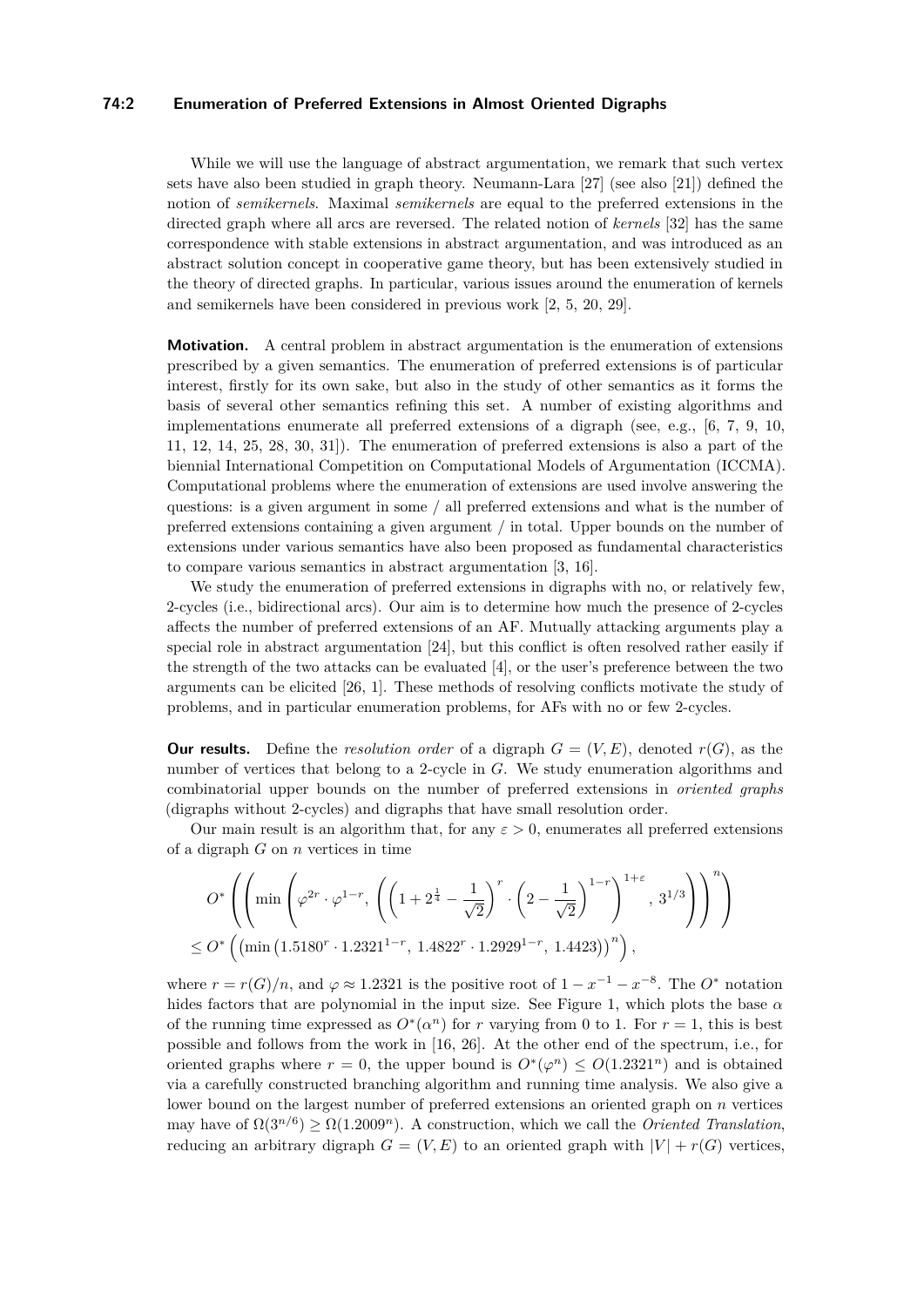<span id="page-2-0"></span>

**Figure 1** The graph depicts the base of the exponential running times  $O^*(\alpha^n)$  of the three enumeration algorithms, according to  $r = r(G)/n$ . When  $r < 0.6684$ , our branching algorithm for oriented graphs together with the Oriented Translation (dark green) gives the fastest algorithm. For  $r > 0.8005$ , the algorithm based on previous work [\[16,](#page-13-11) [26\]](#page-14-11) (orange) is fastest. In the middle range, the combination of the 2-phase monotone local search with the parameterized enumeration algorithm (blue) is fastest. Our lower bound on the largest number of preferred extensions is drawn with a dashed red line.

such that there is a bijection between their preferred extensions, allows us to generalize these upper and lower bounds to  $O^*(\varphi^{2 \cdot r(G)} \cdot \varphi^{n-r(G)}) \leq O(1.5180^{r(G)} \cdot 1.2321^{n-r(G)})$  and  $\Omega(3^{r(G)/3} \cdot 3^{(n-r(G))/6}) \ge \Omega(1.4422^{r(G)} \cdot 1.2009^{n-r(G)})$ , respectively.

Our main technical contribution is the third algorithm. It relies on a parameterized enumeration algorithm and extensions of the recent monotone local search framework [\[17\]](#page-14-12). The parameterized enumeration algorithm has as input a digraph  $G = (V, E)$ , a set of arguments *S*, and a non-negative integer *k*, and it enumerates all maximal admissible extensions  $T \subseteq S$  of *G* within distance *k* of *S*. Its running time can be upper bounded by  $O^*(2^{k/2+r(G[S])/4})$ . This is optimal, since there are instances for which the solution consists of  $\Omega(2^{k/2+r(G[S])/4})$  preferred extensions at distance at most *k* from *S*. Furthermore, under the Strong Exponential Time Hypothesis, the corresponding decision problem has no  $O^*(2^{(1-\varepsilon)(k/2+r(G[S])/4)})$  time solution for any  $\varepsilon > 0$ . We use this parameterized enumeration algorithm in a new 2-phase monotone local search procedure, where we separately sample vertices from *B*, the set of vertices in at least one 2-cycle, and  $V \setminus B$  and then apply the parameterized enumeration algorithm. The running time analysis is a new combination of the results in [\[17\]](#page-14-12) for the first sampling phase and [\[23\]](#page-14-13) for the second sampling phase, combined with the parameterized subroutine. From a technical point of view, this is the most innovative part of this paper. (From a conceptual point of view, the most innovative contribution is probably the synergy between modern enumeration algorithmics and the theory of abstract argumentation.) This results in an algorithm enumerating all preferred extensions of a given digraph *G* in time  $O^*((1+2^{1/4}-2^{-1/2})^{(1+\varepsilon)\cdot r(G)} \cdot (2-2^{-1/2})^{(1+\varepsilon)\cdot (n-r(G))}).$ 

**Interpretation of results.** [Figure 1](#page-2-0) indicates we have narrowed the gap between best known lower and upper bounds for a wide range of *r* and improved algorithms and combinatorial upper bounds whenever  $r \leq 0.8004$ . The result for  $r = 0$  shows that for oriented graphs, our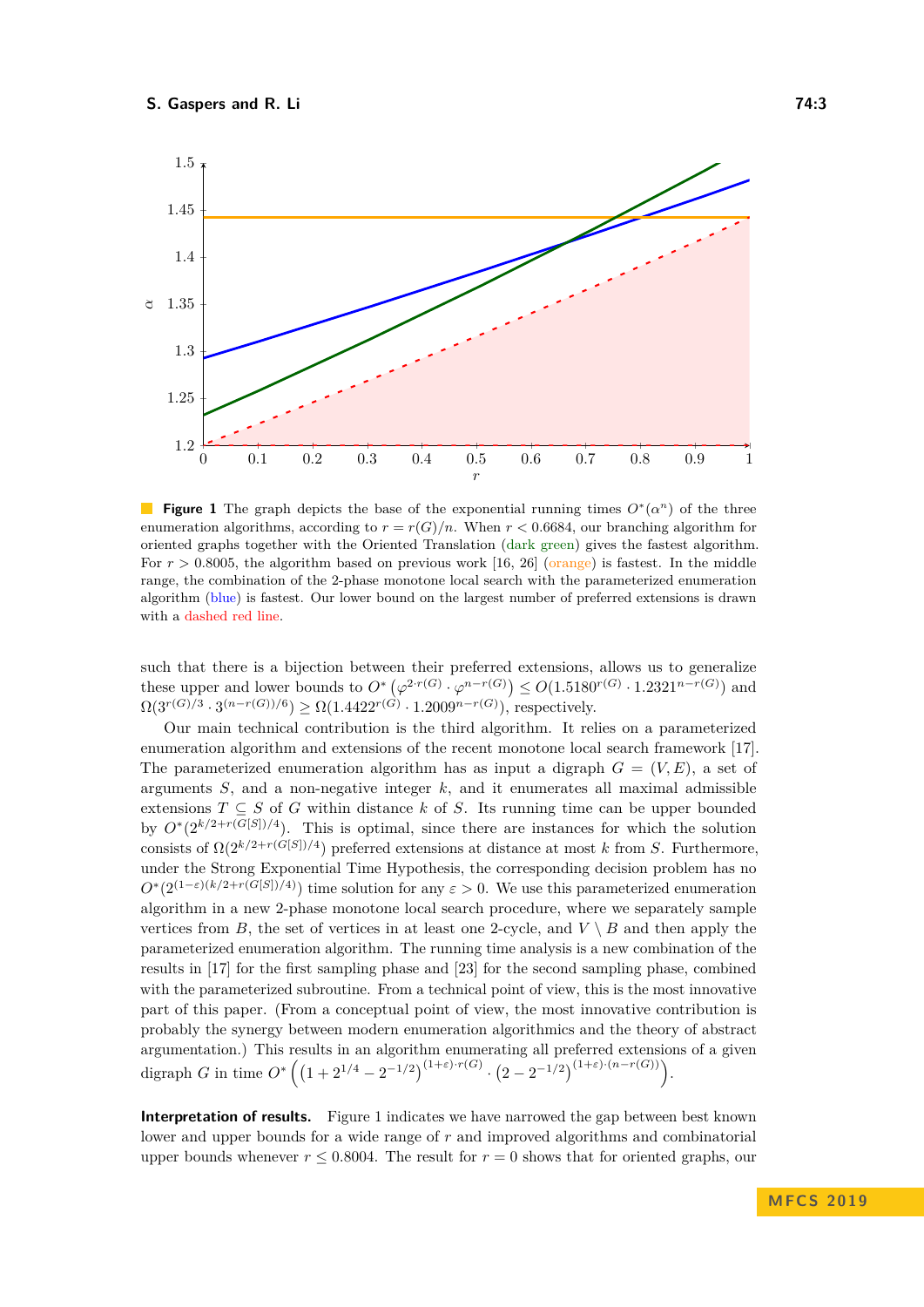### **74:4 Enumeration of Preferred Extensions in Almost Oriented Digraphs**

new algorithm allows to handle instances with 75% more arguments, compared with the previous best  $O(3^{n/3})$  upper bound. (We have that  $\log_{1.2321}(3^{1/3}) \approx 1.7545$ .)

**Outline.** Sections [3](#page-5-0) and [4](#page-7-0) describe our monotone local search algorithm. Section [5](#page-9-0) describes our branching algorithm for oriented graphs.

First we introduce the parameterized enumeration problem that will form the subroutine of our Monotone Local Search.

| Maximal Admissible Subset Enumeration (MASE) |                                                                                            |  |  |  |
|----------------------------------------------|--------------------------------------------------------------------------------------------|--|--|--|
| Input:                                       | Graph G, set $S \subseteq V(G)$ , integer k                                                |  |  |  |
| Parameter:                                   | k.                                                                                         |  |  |  |
| Output:                                      | Enumerate all maximal admissible sets $T \subseteq S$ such that $ S \setminus T  \leq k$ . |  |  |  |

There is a subtlety here with how we define maximal. We say *T* is a maximal admissible subset of *S* if there does not exist an admissible set *U* such that  $T \subseteq U \subseteq S$ . Notably *T* is not necessarily a preferred extension (though *T* is if  $S = V(G)$ ).

In [Section 3,](#page-5-0) we present an algorithm for MASE, parameterized by  $k$  and  $r(G[S])$ , the resolution order of the subgraph of *G* induced by *S*.

<span id="page-3-1"></span>**Find 1.** For an instance  $I = (G, S, k)$  of MASE, let  $\mu(I) := \frac{k}{2} + \frac{r(G[S])}{4}$  $\frac{f(S)}{4}$ . Then MASE *can be solved in*  $O^*(2^{\mu(I)})$  *time. Furthermore, there are at most*  $2^{\mu(I)}$  *maximal admissible* subsets of *S* within distance *k* of *S.* Hence, there are at most  $2^{\mu(I)}$  preferred extensions that *are subsets of S with size*  $\geq |S| - k$ *.* 

Our algorithm is a standard parameterized branching algorithm. Compared to the enumeration of independent sets, the primary additional tool we have is a powerful simplification rule, **[\(Undefendable\)](#page-5-1)**, for vertices with in-degree 0.

In [Section 4,](#page-7-0) we extend our parameterized algorithm into a general enumeration algorithm through a novel 2-phase application of Monotone Local Search. Since 2-cycles increase the run time of our MASE subroutine, we modify Monotone Local Search to sample separately between a set of "bad vertices" (ones contained in a 2-cycle) and "good vertices" (ones not contained in any 2-cycle). This presents a speed up compared to a more direct application of the Monotone Local Search framework. We believe this may be useful for other problems.

Separately, [Section 5](#page-9-0) presents a branching algorithm for oriented graphs. Again, **[\(Un](#page-5-1)[defendable\)](#page-5-1)** plays a critical role. By carefully setting up the state we also have a simplification rule for vertices with out-degree 0. We tailor our branching rules to take full advantage of these two simplification rules. This is combined with a lot of careful case analysis and ad-hoc methods (including a graph classification theorem for Case 4).

Each of our algorithms also provide a corresponding combinatorial upper bound on the number of preferred extensions. The various enumeration algorithms and bounds are collected in [Section 6.](#page-12-0) To extend the results from [Section 5](#page-9-0) to general graphs we require the following result which we call the *Oriented Translation*.

<span id="page-3-0"></span> $\triangleright$  **Theorem 2.** *There is a linear time algorithm that transforms any AF G into an oriented*  $AF$  *G*<sup> $\prime$ </sup> *with*  $|V(G')| = |V(G)| + r(G) + 3$  *such that there is a bijection between the preferred*  $extensors of G and the preferred extensions of G' that can be applied in linear time.$ 

The basic idea of the construction is carefully converting 2-cycles into 4-cycles by duplicating vertices contained in at least one 2-cycle. The construction can be found in the full version.

In the full version we include all omitted proofs (including, in particular, the case analysis of our branching algorithms) and a few extra results: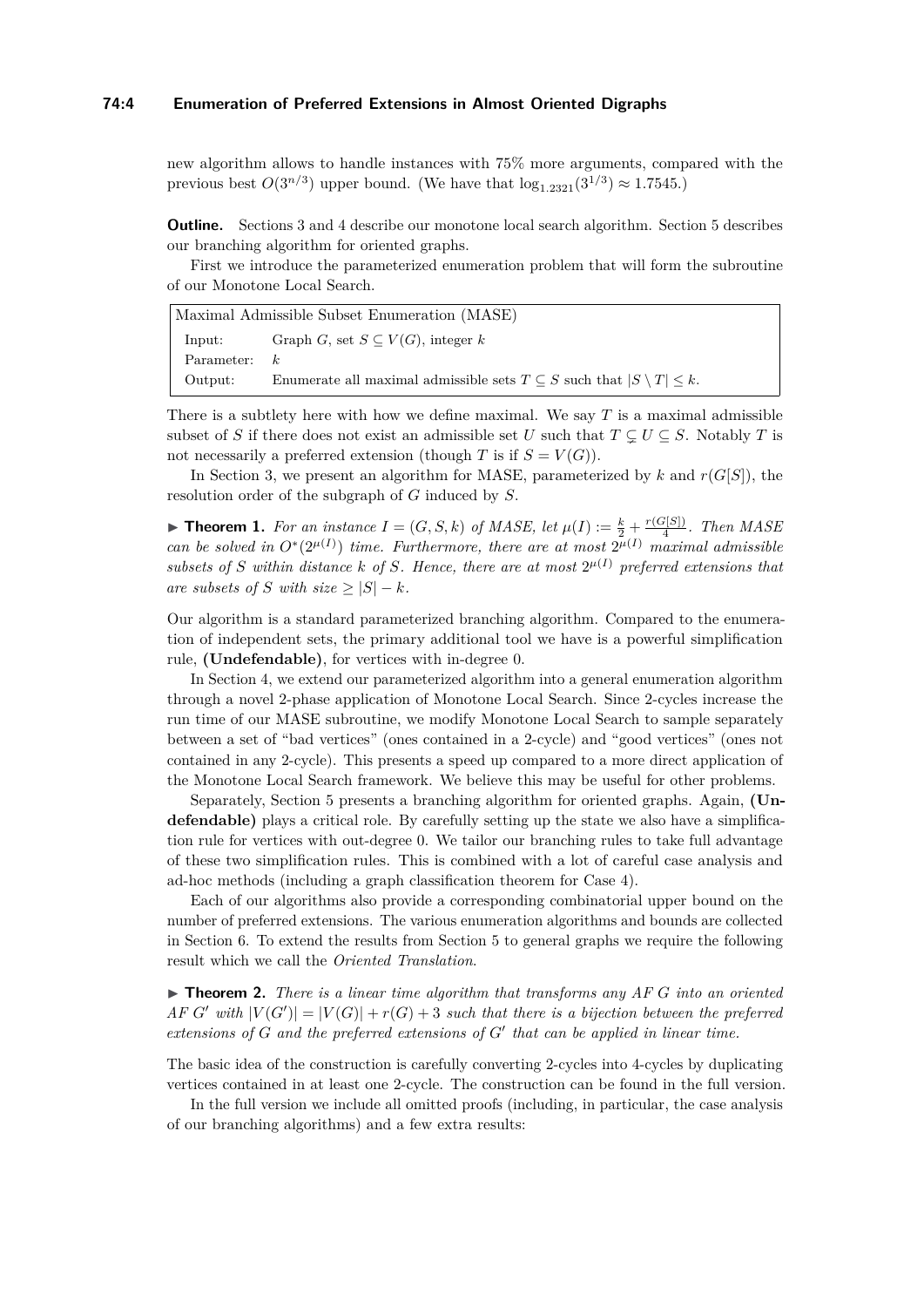#### **S. Gaspers and R. Li 74:5**

We apply [Theorem 2](#page-3-0) to derive complexity results on oriented graphs by extending constructions for directed graphs. We show that:

- Unless P=NP, no algorithm enumerates the admissible or preferred extensions of an AF in output-polynomial time, even when the AF is an oriented graph.
- Assuming the Strong Exponential Time Hypothesis, our algorithm for the decision variant of MASE is optimal.
- The enumeration bound in [Theorem 1](#page-3-1) is tight (i.e: there exist instances with  $2^{\mu(I)}$ maximal admissible subsets within distance *k*).

We also briefly justify the choice of the measure  $\mu$  we use for our MASE algorithm by comparing it against similar measures.

**Notation.** An *oriented graph* is a digraph with no 2-cycles.

We will use the notation  $N(v)$  to denote the set of vertices adjacent to v and  $N[v]$  to denote  $N(v) \cup \{v\}$ .

We will assume throughout that AFs have no self loops. In the full version we present the Loopless Translation which, with a (small) constant overhead, transforms any AF into a loopless AF with the same lattice of admissible extensions (under inclusion).

## <span id="page-4-0"></span>**2 Background on Analysis of Branching Algorithms**

All results here can be found in standard textbooks. We mostly follow Fomin & Kratsch [\[19\]](#page-14-14).

To analyze our branching algorithms we use Measure & Conquer [\[18\]](#page-14-15). A *measure* is a function assigning a non-negative number to each instance *I*.

We define the following standard terminology (e.g: see [\[19,](#page-14-14) [13\]](#page-13-14)).

 $\triangleright$  **Definition 3** (Branching Vector and Number [\[19\]](#page-14-14)). Let  $\mu$  be a measure. Let b be a branching *rule that for any input instance, say I*, *branches into r instances with measures*  $\mu(I)$  −  $t_1,\mu(I)-t_2,\ldots,\mu(I)-t_r$  such that for all i,  $t_i>0$ . Then we call  $\mathbf{b}=(t_1,t_2,\ldots,t_r)$  the branching vector *of branching rule b.*

Let  $\alpha$  be the unique positive real root of  $x^n - x^{n-t_1} - x^{n-t_2} - \ldots - x^{n-t_r}$ .

*We call*  $\alpha$  *the* branching number *of the branching vector* **b**.

The following lemma from [\[22\]](#page-14-16) forms the basis for the analysis of our branching algorithms.

<span id="page-4-1"></span>▶ Lemma 4 (Combine Analysis Lemma [\[22\]](#page-14-16)). Let A be an algorithm for a problem which for *each instance, say I, either directly solves the instance in*  $O^*(\alpha_0^{\mu(I)})$  *time or after polynomial time, applies one of r branching rules*  $b_i$ , the *i*-th of which has branching number  $\alpha_i$ . Then A *has running time*  $O^*(\alpha^{\mu(I)})$  *where*  $\alpha = \max_{0 \le i \le r} (\alpha_i)$ *.* 

The following lemma forms the basis of our enumeration bounds. The search tree of a branching algorithm is the tree formed by the recursive calls, with the leaves being cases that can be solved directly. In all our applications the number of leaves is an upper bound on the number of objects being enumerated.

<span id="page-4-2"></span>▶ Lemma 5 (Combine Analysis Lemma for Enumeration). Let A be an algorithm for a problem *which for each instance, say I, either directly solves the instance with a branching algorithm that generates at most*  $\alpha_0^{\mu(I)}$  *leaves or applies one of r branching rules*  $b_i$ *, the i*-th of which *has branching number*  $\alpha_i$ *. Then the search tree for applying A to I has at most*  $\alpha^{\mu(I)}$  *leaves where*  $\alpha = \max_i(\alpha_i)$ .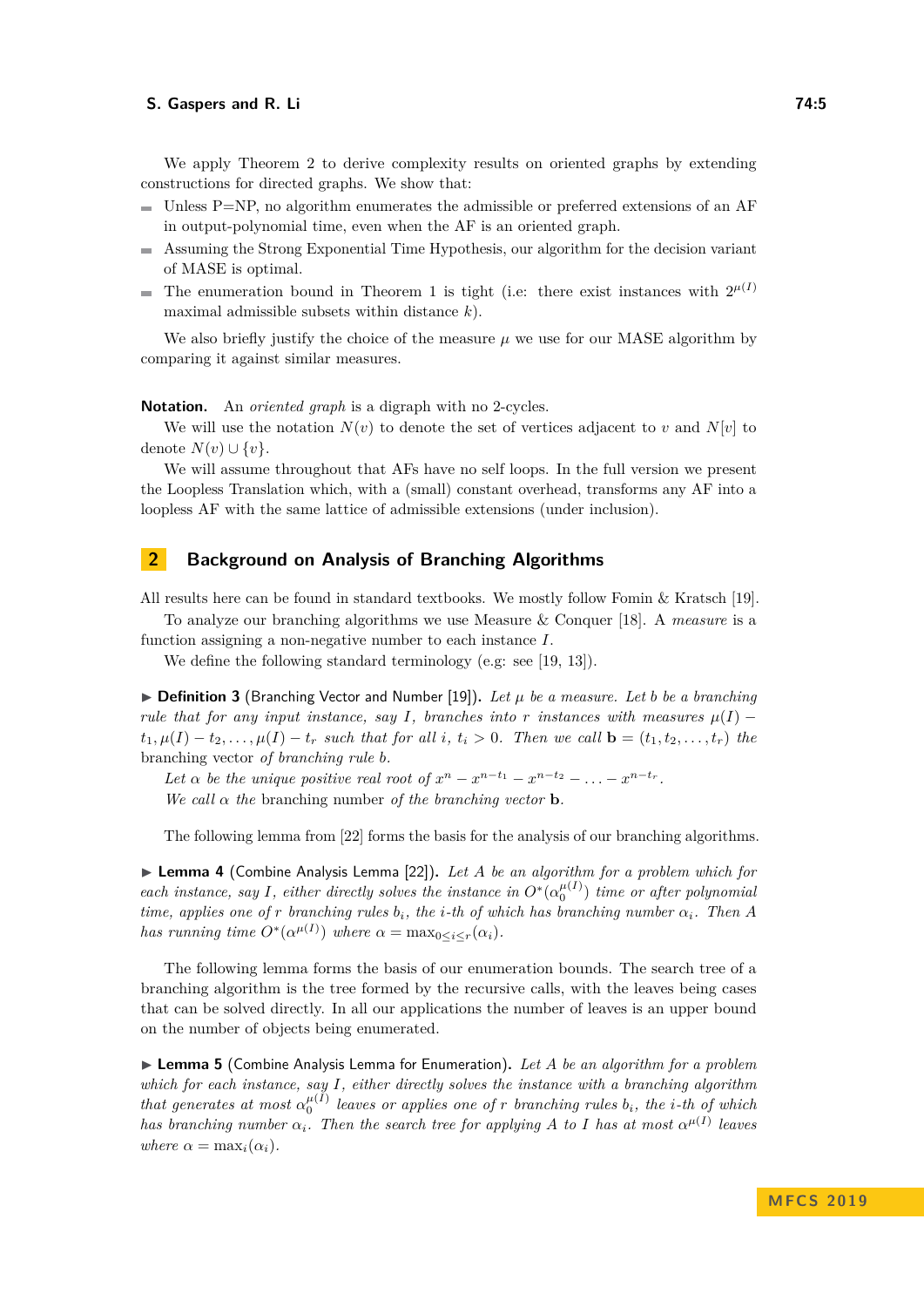#### **74:6 Enumeration of Preferred Extensions in Almost Oriented Digraphs**

# <span id="page-5-0"></span>**3 Parameterized Enumeration Problems**

Our algorithm for MASE follows a standard template for parameterized branching algorithms (see [Section 2](#page-4-0) for notation). We will consider the measure  $\mu(I) = \frac{k}{2} + \frac{b}{4}$  where *k* is the number of vertices we are allowed to remove and  $b := r(G[S])$  is the resolution order of *G*[*S*]. We will design a branching algorithm with run time  $O^*(2^{\mu(I)})$  which recurses into subinstances and collates their results to obtain the maximal admissible subsets of *S*.

However, there is a technical difficulty in the collation step arising from the fact that a maximal admissible subset of  $S' \subsetneq S$  may not be a maximal admissible subset of *S*. This gives rise to the following subproblem:

|        | Maximal Subset Collation                                                                           |
|--------|----------------------------------------------------------------------------------------------------|
| lnput: | Graph G, c pairs $(S_i, C_i)$ where for each i, $S_i \subseteq V(G)$ and $C_i$ is a set containing |
|        | only maximal admissible subsets of $S_i$                                                           |

|  | Output: A set containing all maximal elements of $\bigcup_{i=1}^{c} C_i$ |  |
|--|--------------------------------------------------------------------------|--|
|--|--------------------------------------------------------------------------|--|

The main result we need is:

<span id="page-5-3"></span>**Example 16.** *Maximal Subset Collation can be solved in*  $O(c \sum_{i=1}^{c} |C_i| \cdot \text{poly}(|V|))$  *time.* 

An algorithm for Maximal Subset Collation can be found in the full version. It is a consequence of [Lemma 7.](#page-5-2)

# **3.1 An** *O***<sup>∗</sup> (2***<sup>µ</sup>***(***I***) ) algorithm for Maximal Admissible Subset Enumeration**

The overall structure of our algorithm is described in [Algorithm 1.](#page-6-0)

The following table lists the branching rules in application order with the first row being the base case. The second column describes the instances each rule is applicable to. After applying simplification rules, our branching algorithm will always apply the first rule that is applicable to the input instance.

| Case | Requirement to apply                                    | Running Time                          |
|------|---------------------------------------------------------|---------------------------------------|
| Base | $S$ is conflict-free.                                   | Solves in $O^*(1)$ time, returns      |
|      |                                                         | $\leq 1$ set.                         |
|      | $G[S]$ is oriented with maximum total degree $\leq 2$ . | Branching vector $(1, 1)$ ,           |
|      |                                                         | branching number 2.                   |
| 2    | There is a 2-cycle in $G[S]$ .                          | Branching vector $(1, 1)$ ,           |
|      |                                                         | branching number 2.                   |
| 3    | $G[S]$ has maximum total degree $\geq 4$ .              | Branching vector $(2, \frac{1}{2})$ , |
|      |                                                         | branching number $\approx 1.91$ .     |
| 4    | $G[S]$ contains a vertex with total degree 3.           | Branching vector $(1, \frac{3}{2})$ , |
|      |                                                         | branching number $\approx 1.76$ .     |

We note that these requirements are exhaustive, hence there will always be at least one applicable rule in any instance.

The base case follows trivially from the following more general result:

<span id="page-5-2"></span>**► Lemma 7.** Suppose  $S \subseteq V(G)$  induces a DAG in G. Then S has exactly one maximal *admissible subset and it can be found in polynomial time.*

The main tool for this is the following Simplification Rule which we will use repeatedly:

<span id="page-5-1"></span>**► Simplification Rule 1 (Undefendable).** Let  $u \in S$  be a vertex such that there exists a *vertex*  $a \in V(G)$ *, a attacks u and no vertex in S attacks a. Then there is no admissible subset* of *S* that contains *u so we can safely set*  $S \leftarrow S \setminus \{u\}$ *.*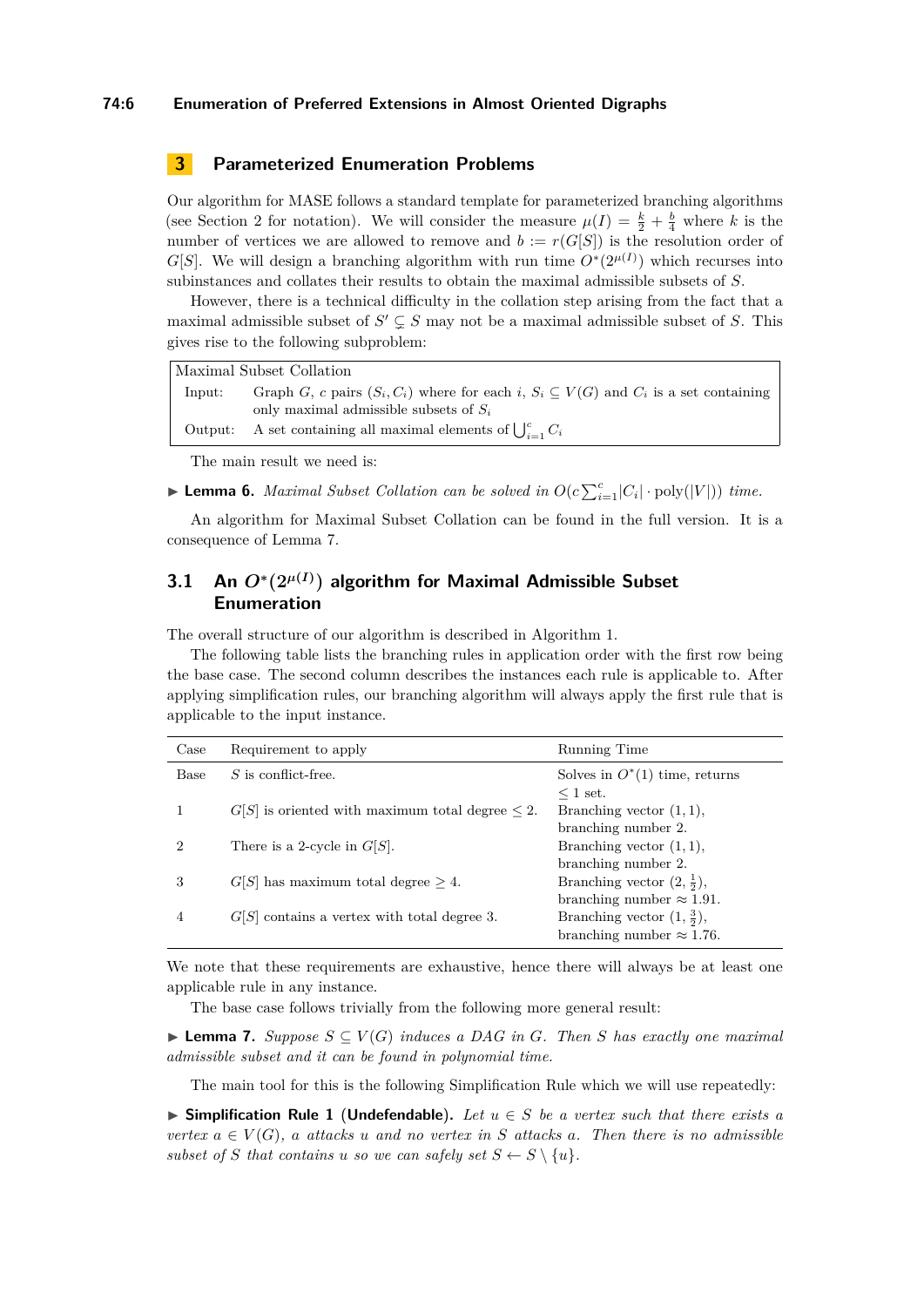```
Ensure: Returns all maximal admissible subsets T \subseteq S such that |S \setminus T| \leq kfunction \text{MASE}(S, k)if k < 0 then
       return ∅
    while (Undefendable) applies do
        Apply (Undefendable)
    if Base Case applies then
        Solve the instance directly through the base case subroutine.
    else
        Let b_i be the first branching rule that applies.
        Let (S_1, k_1) \ldots (S_r, k_r) be the subinstances obtained from applying b_i.
        Let C_i = \text{MASE}(S_i, k_i), for all 1 \leq i \leq r.
       return Maximal_Subset_Collation((S_1, C_1), \ldots, (S_r, C_r))
```
[Lemma 7](#page-5-2) follows from applying **(Undefendable)** to *S* until it is no longer applicable. Then *S* is acceptable with respect to *S* (all vertices in *V* attacking *S* are also attacked by *S*) and conflict-free (else **(Undefendable)** would be applicable to any vertex attacked by a maximal vertex in  $G[S]$ ). Hence, by definition,  $S$  is admissible. It is the unique maximal admissible subset as **(Undefendable)** only removes vertices in no admissible subsets of *S*.

The above results are essentially all well known (see [\[14,](#page-13-9) [8\]](#page-13-15) for earlier applications of **(Undefendable)**). The full version contains the above argument in more detail.

Proofs of the branching cases can be found in the full version. A few short remarks:

Case 1 follows from noting *G*[*S*] must be a family of cycles.

Cases 2 and 3 follow from picking a specific vertex *v* then applying a 2-way branch, in one branch enumerating all maximal admissible subsets that include *v*, in the other branch enumerating all that do not include *v*. In case 2 we pick the vertex in the 2-cycle with higher total degree. In case 3 we pick any vertex with total degree at least 4.

Case 4 is probably the most instructive. It best showcases the power of **[\(Undefendable\)](#page-5-1)**. First we show a vertex *v* exists with in-degree 1, out-degree 2. Then a 2-way branch is applied to the vertex attacking  $v$ , using **[\(Undefendable\)](#page-5-1)** to improve the branch where the vertex is excluded and *v* is left with in-degree 0.

## <span id="page-6-1"></span>**3.2 Running Time Analysis**

The base case is solvable in polynomial time. Each of our branching rules has branching number  $\leq$  2. Hence, if we ignore the calls to Maximal Subset Collation, by the [Combine](#page-4-1) [Analysis Lemma](#page-4-1) our algorithm has running time  $O^*(2^{\mu(I)})$ .

Maximal Subset Collation is applied to each admissible subset encountered by the MASE algorithm (i.e: each leaf in the search tree) at most *d* times, where *d* is the maximum depth of the search tree. By [Lemma 6](#page-5-3) each application incurs a  $O(poly(|V|))$  cost ( $c \leq 2$  for our branching rules). Hence the overall cost incurred by the Maximal Subset Collation step is

 $O(A \cdot d \cdot \text{poly}(|V|))$ 

where *A* is the total number of admissible subsets encountered by the MASE algorithm (equivalently, the number of leaves in the search tree). By the [Combine Analysis Lemma for](#page-4-2) [Enumeration,](#page-4-2) *A* is  $O(2^{\mu(I)})$ . The maximum depth *d* is  $O(\mu(I))$  which we may take to be  $O(|V|)$ . Hence Maximal Subset Collation incurs an overhead cost of  $O^*(2^{\mu(I)})$ .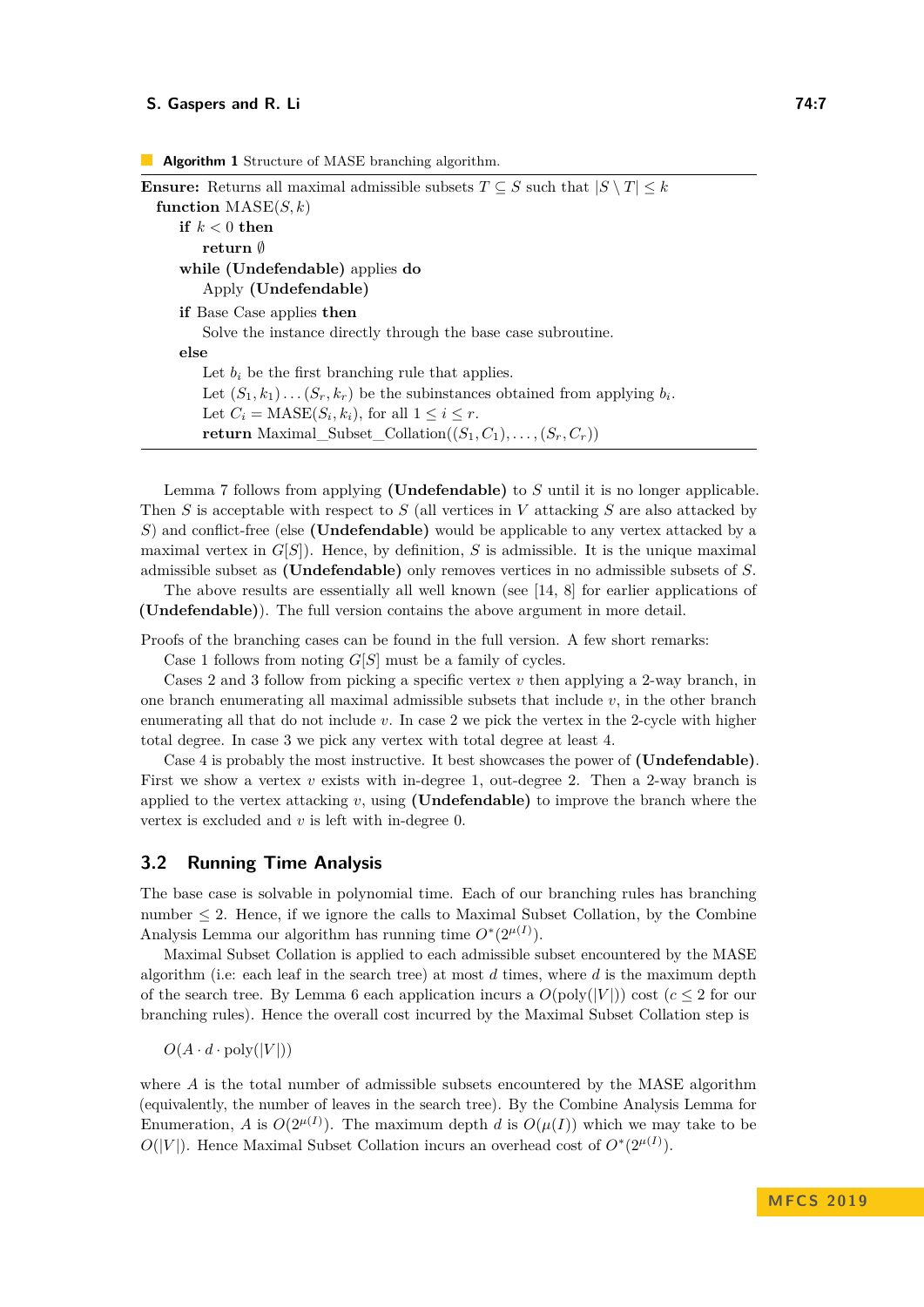#### **74:8 Enumeration of Preferred Extensions in Almost Oriented Digraphs**

As noted, our algorithm also satisfies the requirements for applying the [Combine Analysis](#page-4-2) [Lemma for Enumeration.](#page-4-2) We summarize all the above results in the following theorem.

**Find 1 Find 1 Example 1 h**  $i$  **c** *k*  $\frac{1}{2}$  *f*  $\frac{1}{4}$ *, where b is the resolution order of G*[*S*]*. Then MASE can be solved in*  $O^*(2^{\mu(I)})$  *time. Furthermore, there are at most*  $2^{\mu(I)}$  *maximal admissible subsets* of *S* within distance *k* of *S.* Hence, there are at most  $2^{\mu(I)}$  preferred extensions that are *subsets of S with size*  $\geq |S| - k$ *.* 

# <span id="page-7-0"></span>**4 Monotone Local Search**

In this section, we apply Monotone Local Search to our  $O^*(2^{\mu(I)})$  algorithm for Maximal Admissible Subset Enumeration. A basic exposition of Monotone Local Search will be provided here, see [\[17\]](#page-14-12) for additional background. We adopt the notation of [\[17\]](#page-14-12).

The framework normally applies to extension problems. However we can just as easily apply it to removal problems (formally by focusing on the complement of each set, we can turn any removal problem into an extension problem). Hence, we will freely use the framework with removal problems instead.

For our application, the instance *I* is the graph *G* and the family we are looking to enumerate,  $\mathcal{F}_I$ , is the set of all preferred extensions of *G*. We will apply Monotone Local Search using MASE as our subroutine.

For a MASE instance  $I' = (G, X, k)$ , let  $\mathcal{F}_{I,X}^k$  denote the set of all maximal admissible sets  $T \subseteq X$  such that  $|X \setminus T| \leq k$ . Hence  $\mathcal{F}_{I,X}^k$  contains all preferred extensions that are subsets of *X* within distance *k*, but may also contain admissible extensions that are not preferred extensions.

Because of this, our Monotone Local Search will enumerate  $F_I$ , however, it may also enumerate some non-maximal admissible extensions. Our result, [Theorem 10,](#page-9-1) will account for this, however, for simplicity we will just speak of enumerating *F<sup>I</sup>* throughout this section.

A naive application of the Monotone Local Search framework with our  $O^* \left( 2^{\frac{k}{2} + \frac{b}{4}} \right)$ algorithm for enumerating  $\mathcal{F}_{I,X}^k$  yields an  $O^*$   $\left(2^{\frac{b}{4}}\left(2-\frac{1}{\sqrt{2}}\right)\right)$  $\left(\frac{1}{2}\right)^{n+o(n)}$   $\geq O^*(1.1893^b \cdot 1.2929^n)$ time algorithm that enumerates all preferred extensions of *G*. To improve this we need a basic understanding of how Monotone Local Search works.

## **4.1 Basic Overview of Monotone Local Search**

We need the following definition from [\[17\]](#page-14-12) (slightly modified to account for our preference for removal problems):

▶ **Definition 9** ([\[17\]](#page-14-12)). Let U be a universe of size n and let  $0 \leq p \leq q \leq n$ . A family  $C \subseteq {U \choose q}$ *is an*  $(n, p, q)$ -set-containing-family if for every set  $S \in \binom{U}{p}$ , there exists a  $Y \in C$  such that  $S \subseteq Y$ *.* 

For any fixed *s*, a value  $t > s$  will somehow be chosen. Then, a  $(n, s, t)$ -set-containingfamily  $C_s$  is constructed. For each set in  $C_s$ , its subsets from  $\mathcal{F}_I$  obtained by removing at most *t* − *s* elements are then enumerated using an enumeration subroutine. This enumerates all elements of  $\mathcal{F}_I$  with size *s*. Supposing the subroutine has run time  $O^*(\alpha^k)$  (where *k* is the parameter), this step of Monotone Local Search has run time  $O^*(|C_s| \cdot \alpha^{t-s})$ .

Repeating this for all *s*, Monotone Local Search has running time  $O^*(\max_{1 \leq s \leq n} |C_s| \cdot \alpha^{t-s})$ . With the right choices of *t* and  $C_s$ , [\[17\]](#page-14-12) shows the running time  $O^*((2 - \frac{1}{\alpha})^{n+o(n)})$ .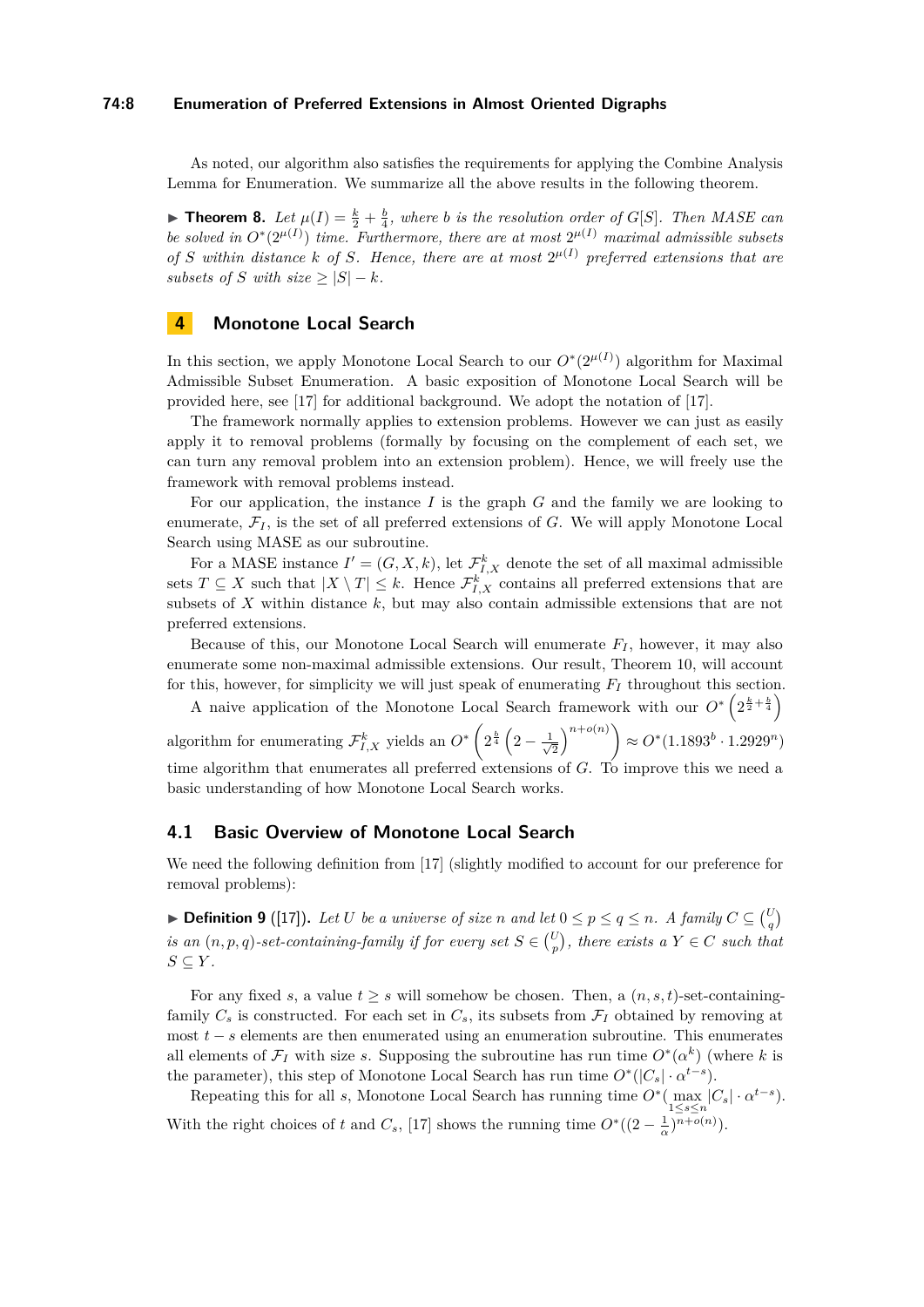<span id="page-8-0"></span>**Algorithm 2** Structure of Improved Monotone Local Search algorithm.

```
Ensure: Returns a set containing all preferred extensions of G (and possibly some non-
preferred extensions)
function IMPROVEDMLS(G)Let \mathcal{F}_I = \emptyset.
    for b = 1 to |B| do
         Let b' = \text{determine\_b}'(b).
         Let C_b be a (|B|, b, b')-set-containing-family.
        for d = 1 to |D| do
             Let d' = \text{determine_d}(d).
             Let C_d be a (|D|, d, d')-set-containing-family.
            for all pairs (S, T) with S \in C_b, T \in C_d do
                 Let \mathcal{F}_I = \mathcal{F}_I \cup \text{MASE}(S \cup T, (b'-b) + (d'-d)).return \mathcal{F}_I
```
## **4.2 Improving our Monotone Local Search**

We start with some notation. For any digraph  $G = (V, E)$ , let *B* be the set of vertices in *V* in at least one 2-cycle and let  $D := V \setminus B$ . The key idea is we will sample vertices from *B* and *D* separately. The overall structure is described in [Algorithm 2.](#page-8-0) Except for the separate sampling, it is identical to a standard application of Monotone Local Search.

First, we argue correctness, i.e: that every preferred extension is enumerated at least once. Fix a preferred extension, say *U*, and suppose *U* contains *b* vertices in *B* and *d* vertices in *D*. Then, by the definition of set-containing-families, there exists a  $S \in C_b$  such that *U* ∩ *B* ⊆ *S* and a *T* ∈ *C*<sup>*d*</sup> such that *U* \ *B* ⊆ *T*. Now we note that  $S \subseteq B, T \subseteq V \setminus B$  to get:

$$
|(S \sqcup T) \setminus U| = |S \setminus (U \cap B)| + |T \setminus (U \setminus B)| = (b' - b) + (d' - d)
$$

Hence *U* is enumerated in the call to  $\text{MASE}(S \cup T, (b' - b) + (d' - d))$  as required.

Now we argue the runtime. For a fixed *b, d* the calls to MASE have total run time  $O^*(|C_b| \cdot |C_d| \cdot 2^{\frac{(b'-b)+(d'-d)}{2}+\frac{b'}{4}})$  for some choice of *b*', *d'*. Our overall running time is

$$
O^* \left( \max_{0 \le b \le |B|} \max_{0 \le d \le |D|} |C_b| \cdot |C_d| \cdot 2^{\frac{(b'-b)+(d'-d)}{2} + \frac{b'}{4}} \right)
$$

We can split this into two terms to get a complexity of  $O^*$   $\left(\max_{0 \le d \le |D|} |C_d| \cdot 2^{\frac{(d'-d)}{2}}\right)$  multiplied by  $O^*$   $\left( \max_{0 \le b \le |B|} |C_b| \cdot 2^{\frac{(b'-b)}{2} + \frac{b'}{4}} \right).$ 

We will now analyze the running time with the right choices of  $b'$  and  $d'$ .

The first of these two terms can be analyzed using the analysis in [\[17\]](#page-14-12). This term is the complexity one attains for Monotone Local Search with a  $O^*(2^{\frac{k}{2}})$  subroutine. Hence the analysis in [\[17\]](#page-14-12) gives a complexity of  $O^*(2-\frac{1}{\sqrt{2}})$  $\frac{1}{2}$ )<sup>|D|+o(|D|)</sup>).

We need the extended analysis presented in  $[23]$  to analyze the second term. This term is the complexity one attains for Monotone Local Search with a  $O^*(2^{\frac{k}{2} + \frac{n-|X|}{4}})$  subroutine (where *k* is the parameter,  $n = |U|$  the size of the underlying set and X is the set we are extending). Hence the analysis in [\[23\]](#page-14-13) gives a complexity of  $O^*(1+2^{\frac{1}{4}}-\frac{1}{4})$  $(\frac{1}{2})^{|B|+o(|B|)}$ ).

The papers we have cited also give a corresponding combinatorial upper bound on the number of preferred extensions. We summarize the above results as follows.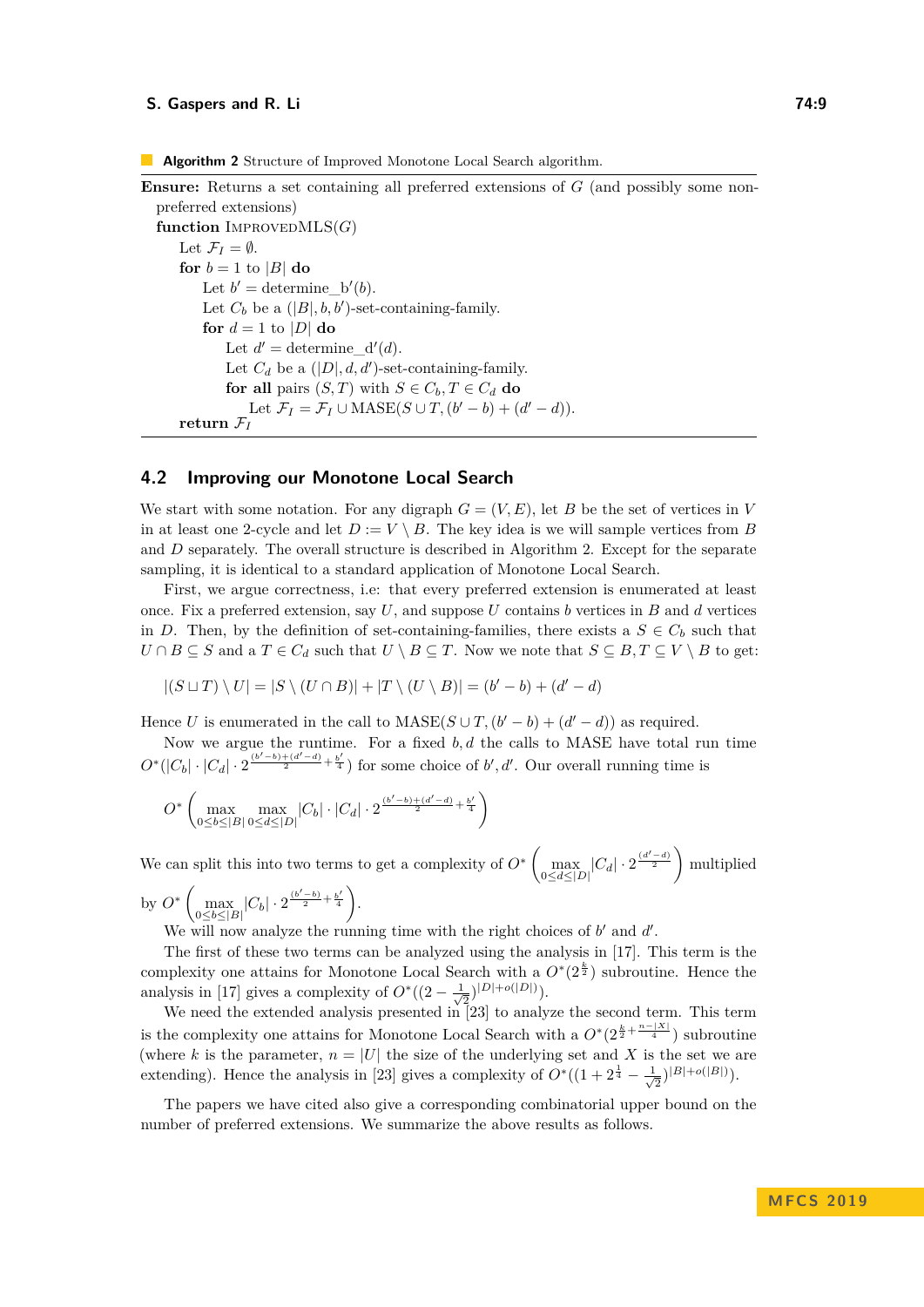### **74:10 Enumeration of Preferred Extensions in Almost Oriented Digraphs**

<span id="page-9-1"></span> $\blacktriangleright$  **Theorem 10.** Let  $G = (V, E)$  be a digraph. Let r be the proportion of vertices in V that *are in at least one 2-cycle.*

*Then there exists a*  $O^*((1+2^{\frac{1}{4}} (\frac{1}{2})^r(2-\frac{1}{\sqrt{2}})$  $\mathcal{O}^*\left((1.4822^r 1.2929^{1-r})^{|V|}\right)$ *time algorithm that enumerates all preferred extensions of G; however it may also enumerate some non-maximal admissible extensions. Furthermore, there are at most*  $O^*((1+2^{\frac{1}{4}}-1)$  $\frac{1}{\sqrt{2}}$  $(\frac{1}{2})^r(2-\frac{1}{\sqrt{2}})$  $\sum_{i=1}^{n} 2^{(1-r)} |V| \ge O^*(1.4822^r 1.2929^{1-r})^{|V|})$  preferred extensions in *G*.

# <span id="page-9-0"></span>**5 Improved Enumeration Algorithm for Oriented Graphs**

Finally, we outline a branching algorithm with a finer analysis for oriented graphs. As with MASE, we will follow a standard template for branching algorithms. A summary of the necessary concepts can be found in [Section 2.](#page-4-0) Our algorithm creates a search tree with at most  $\varphi^n$  leaves where  $\varphi \approx 1.2321$  is the branching number for branching vector (8, 1).

In [Section 6](#page-12-0) we will use the Oriented Translation [\(Theorem 2\)](#page-3-0) to obtain a general enumeration algorithm parameterized by the number of vertices in at least one 2-cycle.

# **5.1 Overview**

The overall structure of our algorithm is described in [Algorithm 3.](#page-10-0)

The state of the algorithm consists of the subset  $U$ nd  $\subseteq V(G)$  and a queue of vertices Def (Und for undecided and Def for deferred). Und is the set of vertices we have yet to make a decision on whether we should include them. Def is a queue of vertices which have no outgoing arcs to Und. These vertices will be handled in the base case. While branching we can essentially assume the vertices in Def do not exist.

We maintain the following invariants. We outline why they are invariant, it is straightforward to verify that each case of our branching algorithm maintains these invariants.

- **1.** Und and Def are disjoint. This holds as vertices are only ever deleted from or moved between Und and Def, never copied.
- <span id="page-9-3"></span>**2.** *G*[Def] is a DAG where each vertex  $v \in$  Def only attacks vertices that were added to Def before *v*. This is crucial for the base case since a DAG has 1 maximal admissible subset. This holds as only vertices with out-degree 0 in *G*[Und] are ever moved to Def.
- **3.** There is no attack from any vertex in Def to any vertex in Und. This holds for the same reason as Invariant 2.

Our measure is  $\mu = |U_{\text{nd}}|$ . For any instance, our algorithm creates a search tree with at most  $\varphi^{\mu}$  leaves. Hence, calling OrientedEnumeration( $V(G),$  []) will return all preferred extensions of *G* by traversing a search tree with at most  $\varphi^{|V(G)|}$  leaves.

## **5.2 Extra Notation**

We will say a vertex has degree  $(a, -)$  if it has in-degree  $a$ , a vertex has degree  $(-, b)$  if it has out-degree *b* and a vertex has degree (*a, b*) if it has in-degree *a* and out-degree *b*.

## **5.3 Simplification Rules**

Both of these are applicable in polynomial time and decrease  $\mu = |U_{\text{nd}}|$ .

<span id="page-9-2"></span>I **Simplification Rule 2** (Out-degree 0)**.** *Let v be a vertex in G*[Und] *with out-degree* 0*. Move v from* Und *to the end of the queue* Def*.*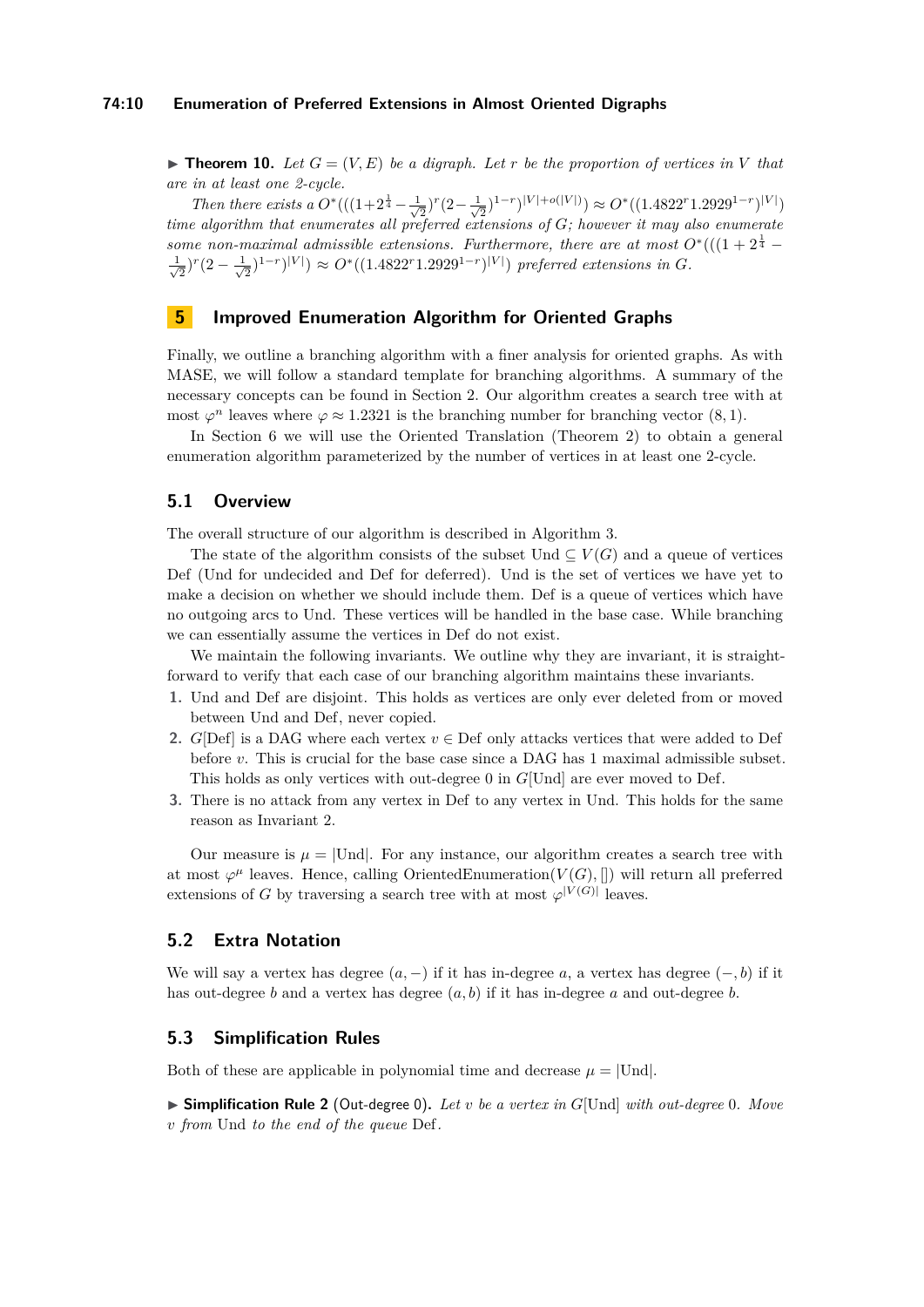<span id="page-10-0"></span>**Algorithm 3** Structure of Oriented maximal admissible enumeration algorithm.

| <b>Require:</b> Und $\cap$ Def = 0.                                                                 |
|-----------------------------------------------------------------------------------------------------|
| <b>Require:</b> G[Def] is a DAG where each $v \in$ Def only attacks vertices added to Def before v. |
| <b>Require:</b> There is no attack from any vertex in Def to any vertex in Und.                     |
| <b>Ensure:</b> Returns all maximal admissible subsets of $Und \cup Def$ .                           |
| function ORIENTEDENUMERATION(Und, Def)                                                              |
| while Any simplification rule applies do                                                            |
| Apply said simplification rule                                                                      |
| if Base Case applies then                                                                           |
| Solve the instance directly through the base case subroutine.                                       |
| else                                                                                                |
| Let $b_i$ be the first branching rule that applies.                                                 |
| Let $(U_1, D_1) \dots (U_r, D_r)$ be the subinstances obtained from applying $b_i$ .                |
| Let $C_i$ = Oriented Enumeration $(U_i, D_i)$ , for all $1 \leq i \leq r$ .                         |
| <b>return</b> Maximal_Subset_Collation( $(U_1 \cup D_1, C_1), \ldots, (U_r \cup D_r, C_r)$ )        |
|                                                                                                     |

I **Simplification Rule 3** (In-degree 0)**.** *Let v be any vertex in G*[Und] *with in-degree* 0*. Then by Invariant 3, v has in-degree* 0 *in G*[Und ∪ Def]*. Applying Simplification Rule (Undefendable) we can set* Und  $\leftarrow$  Und  $\setminus N(v)$ *. After that, v has out-degree 0 in G*[Und] *and hence we move v from* Und *to* Def*.*

*Our new instance*  $I' = (\text{Und}', \text{Def}')$  *has:* 

- $\blacksquare$  Und' = Und \*N*[*v*].
- $\blacksquare$  Def<sup>'</sup> = Def ∪{*v*}*.*

Due to these rules, henceforth we may assume each vertex in  $G[Und]$  has in-degree  $\geq 1$ , out-degree  $\geq 1$  and (total) degree  $\geq 2$ .

# **5.4 Branching Rules**

Our algorithm will apply the first rule applicable to the instance:

| Case        | Requirement to apply                                      | Worst case branching number                 |
|-------------|-----------------------------------------------------------|---------------------------------------------|
| <b>Base</b> | Und $=\emptyset$ .                                        | Solves in $O^*(1)$ , returns 1 set.         |
|             | $\exists v \in G$ [Und] with total degree $\geq 7$ .      | Branching vector $(8, 1)$ ,                 |
|             |                                                           | branching number $\varphi \approx 1.2321$ . |
| 2           | $\exists v \in G$ [Und] with degree $(1, -)$ .            | Branching vector $(4,3)$ ,                  |
|             |                                                           | branching number $\approx 1.221$ .          |
| 3           | $\exists v \in G$ [Und] with in-degree $\neq$ out-degree. | Branching vector $(6, 5, 5)$ ,              |
|             |                                                           | branching number $\approx 1.2298$ .         |
| 4           | $G[Und]$ has a weakly connected component where           | Branching vector $(6, 5, 5)$ ,              |
|             | every vertex has degree $(2, 2)$ .                        | branching number $\approx 1.2298$ .         |
| 5           | $G[Und]$ has a weakly connected component where           | Branching vector $(7, 7, 7, 7)$ ,           |
|             | every vertex has degree $(3,3)$ .                         | branching number $\approx 1.219$ .          |
| 6           | There is a weakly connected component in $G[Und]$         | Branching vector $(7, 5, 5)$ ,              |
|             | where every vertex has in-degree $=$ out-degree.          | branching number $\approx 1.218$ .          |

We note the base case and cases 3 and 6 cover all possible inputs. Hence there will always be at least one applicable rule.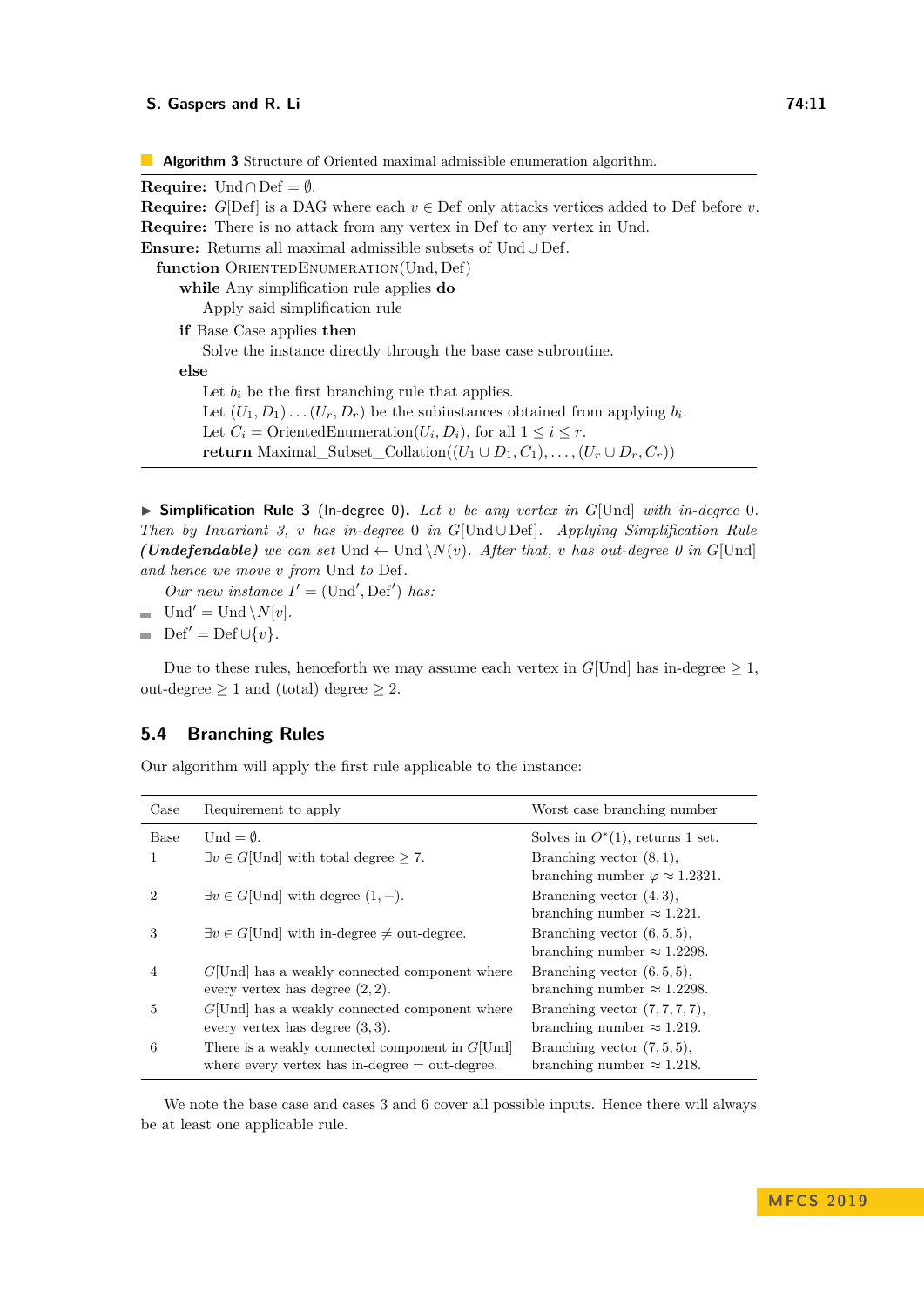### **74:12 Enumeration of Preferred Extensions in Almost Oriented Digraphs**

Our primary strategy is to pick a specific vertex  $v$  and do a 2-way branch, separately enumerating the maximal admissible subsets that include *v* and the ones that exclude *v*.

 $\blacksquare$  In the branch where we include *v* we must exclude *v*'s neighbors. Hence we create a new instance  $I' = (\text{Und}', \text{Def})$  where  $\text{Und}' = \text{Und} \setminus N(v)$ .

Now *v* is isolated in  $G[Und']$  so by [Simplification Rule 2](#page-9-2) we may move *v* from Und' to Def'. Hence in our new instance we finally have:

- $\blacksquare$  Und' = Und \*N*[*v*].
- $\text{Def}' = \text{Def} \cup \{v\}.$

and hence  $\mu(I') = \mu(I) - |N[v]| = \mu(I) - \deg(v) - 1$ .

As a technical note, not every subset enumerated in this branch contains *v*, however, every maximal admissible subset that contains v will be enumerated in this branch.

- In the branch where we exclude *v* our new instance  $I' = (\text{Und}', \text{Def}')$  is:
	- $\text{Und}' = \text{Und} \setminus \{v\}.$
	- $\Box$  Def' = Def.

and hence  $\mu(I') = \mu(I) - 1$ .

Hence our branching vector is  $(\deg(v) + 1, 1)$ . However, often our choice of *v* allows us to immediately apply our simplification rules to improve the branch where *v* is excluded.

Full proofs of each case can be found in the full version. A few short remarks:

In the base case, by Invariant [2,](#page-9-3) *G*[Und ∪ Def] is a DAG. The base case then follows trivially from [Lemma 7.](#page-5-2)

Case 2 is a good example of the strategy of picking a specific *v* to apply a 2-way branch on. We will pick a *v* that allows us to apply our simplification rules in the branch where *v* is excluded. However, the choice of *v* will depend on some case analysis on degrees of vertices.

Case 3 is similar to Case 2, a specific *v* is chosen on which we apply a 2-way branch.

Case 4 is done through a graph classification theorem. We classify the family of oriented graphs where each vertex has in-degree 2, out-degree 2 and both in-neighbors adjacent (if there is a vertex with independent in-neighbors then we instead apply a 3-way branch on that vertex and its in-neighbors).

Case 5 is just a 4-way branch on any vertex *v* and its 3 in-neighbors.

For Case 6, we first show there is a vertex with degree (3*,* 3) attacking a vertex with degree (2*,* 2), say *b*. Then we apply a 3-way branch on *b* and its 2 in-neighbors.

## **5.5 Summary of results**

In our base case we enumerate 1 extension in polynomial time.

Otherwise, we apply a branching rule with branching number  $\leq \varphi$ .

As in MASE, the Maximal Subset Collation subroutine does not incur additional overhead as the search tree's depth is bounded by  $|V(G)|$  (see [Subsection 3.2](#page-6-1) for the argument which we can apply verbatim).

Applying the [Combine Analysis Lemma](#page-4-1) and [Combine Analysis Lemma for Enumeration](#page-4-2) we obtain:

<span id="page-11-0"></span>**Findmer 11.** Let  $G = (V, E)$  be an oriented graph. Then there is an algorithm that *enumerates all preferred extensions of G* with running time  $O^*(\varphi^{|V|})$  where  $\varphi$  is the unique *positive root of*  $1 - x^{-1} - x^{-8} = 0$ ,  $\varphi \approx 1.23205 < 1.2321$ .

*Furthermore, G* has at most  $\varphi^{|V|}$  preferred extensions.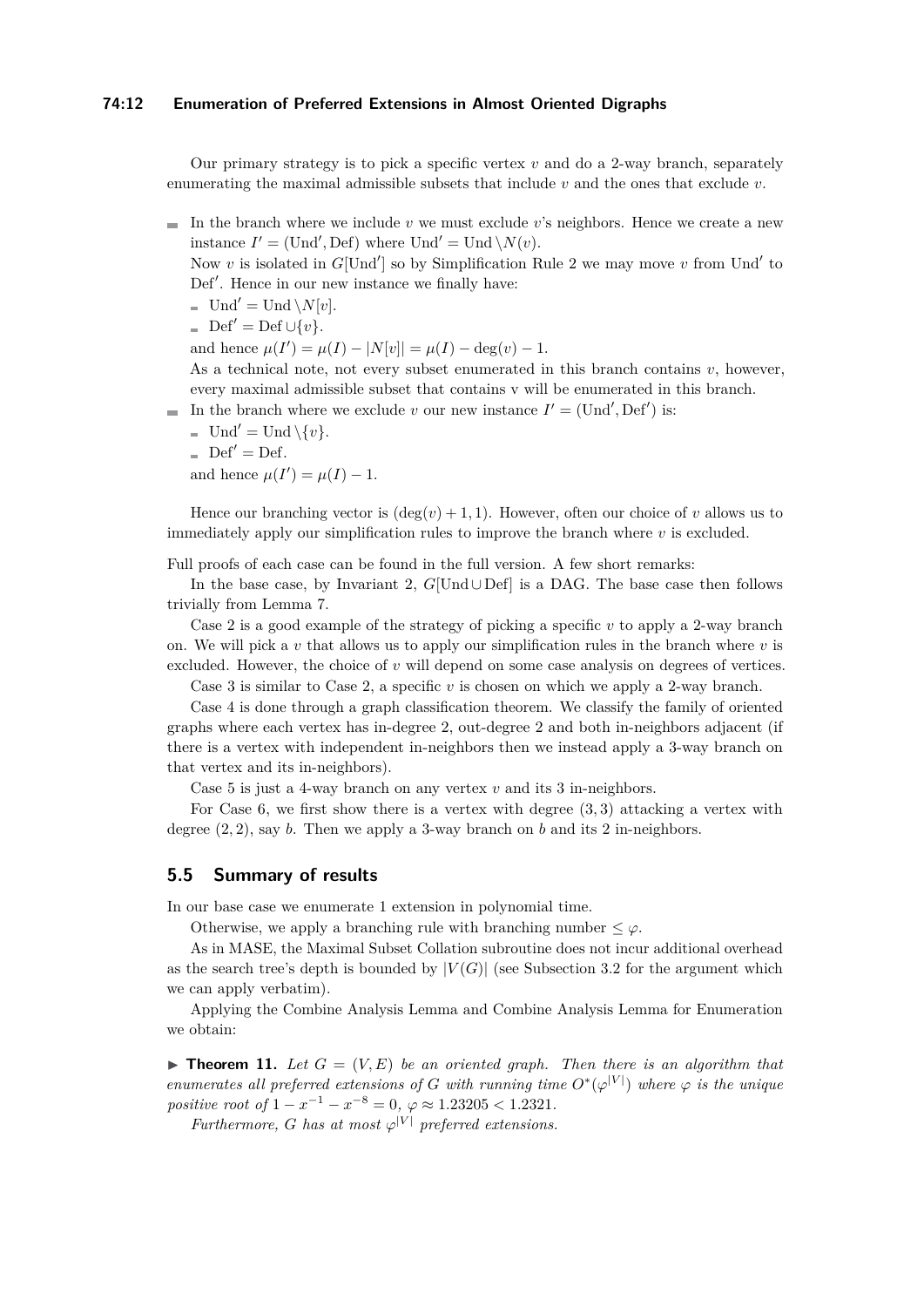#### **S. Gaspers and R. Li 74:13**

## <span id="page-12-0"></span>**6 Bounds on number of preferred extensions**

In this section, we collect our results bounding the number of preferred extensions.

# **6.1 Bounds on general directed graphs**

A tight upper bound is  $O(3^{|V|})$  [\[16\]](#page-13-11). This bound is easily attainable since preferred extensions coincide with maximal independent sets(MIS) in graphs where every edge is in a 2-cycle.

We can also enumerate them in  $O<sup>*</sup>(3<sup>|V|</sup>)$ . We note each MIS has a single maximal admissible subset. We then take a branching algorithm for MIS[\[22\]](#page-14-16), allowing us to apply the Maximal Subset Collation subroutine to remove the non preferred extensions without additional overhead. Hence, all preferred extensions can be enumerated in  $O^*(3^{\frac{|V|}{3}})$ .

## **6.2 Parameterizing by Resolution Order**

We will give bounds based on r, the proportion of vertices that are in at least one 2-cycle.

# **6.2.1 Lower Bound**

An undirected 3-cycle has 3 preferred extensions. Hence, applying the Oriented Translation to it, we obtain an oriented structure with 6 vertices and 3 preferred extensions.

Our construction for lower bounding will be to include as many undirected 3-cycles as possible and then include as many oriented translations of 3-cycles as possible. We can include  $\frac{r|V|}{3}$  undirected 3-cycles and  $\frac{(1-r)|V|}{6}$  oriented translations, obtaining an AF with  $\Omega((3^{\frac{r}{3}}3^{\frac{1-r}{6}})^{|V|}) \approx ((1.44^{r}1.2^{1-r})^{|V|})$  preferred extensions.

## **6.2.2 Upper Bound**

There are 3 different upper bounds that are all optimal in a different range. See also [Figure 1.](#page-2-0)

- $(\varphi^{2r} \varphi^{1-r})^{|V|} \approx O((1.5180^r 1.2321^{1-r})^{|V|})$  where  $\varphi$  is the unique positive root of  $1-x^{-1}$ *x*<sup>-8</sup>. This bound is obtained from using the Oriented Translation along with [Theorem 11.](#page-11-0) This is best for *r* up to around 0.6684.
- $O^*((1+2^{\frac{1}{4}}-\frac{1}{\sqrt{4}}))$  $(\frac{1}{2})^r(2-\frac{1}{\sqrt{2}})$  $\frac{1}{2}$   $\frac{1}{2}$   $\binom{1-r}{1}$   $\binom{V}{2}$  ≈  $O^*(1.4822^r1.2929^{1-r})$ <sup> $\binom{V}{r}$ </sup>, the bound from our 2-phase Monotone Local Search. This is best for a small range where  $0.6685 \le r \le 0.8004$ .
- $3^{\frac{|V|}{3}}$ . This is best for  $r \geq 0.8005$ .

# **7 Conclusion**

We again note that the concept of an admissible (resp. preferred) extension has also been studied as a *semikernel*[\[27\]](#page-14-1) (resp. maximal *semikernel*) in graph theory. Hence our result may be interpreted as a combinatorial upper bound on the number of maximal *semikernels*, parameterized by the proportion of vertices in at least one 2-cycle.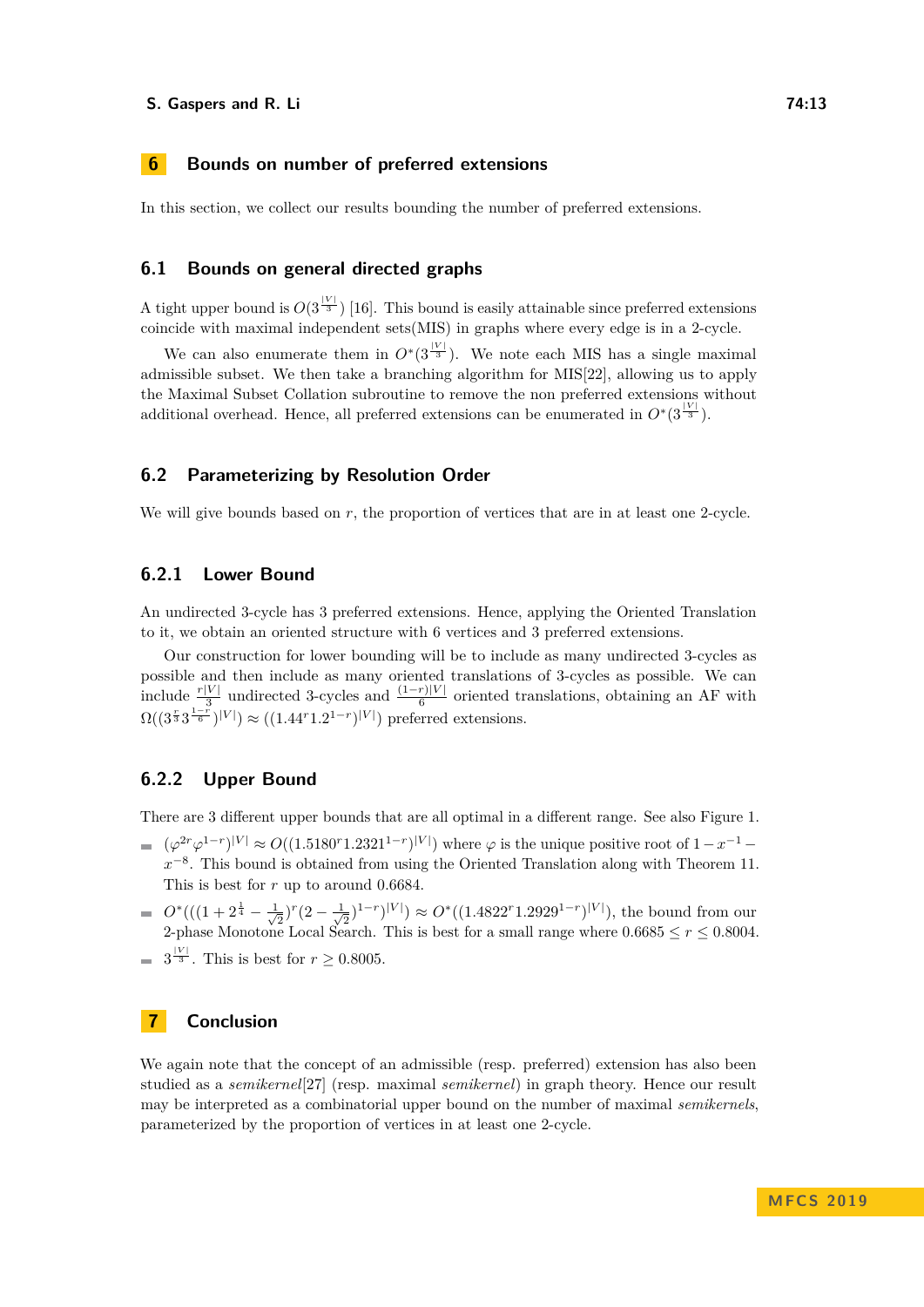### **References**

- <span id="page-13-13"></span>**1** Leila Amgoud and Claudette Cayrol. A Reasoning Model Based on the Production of Acceptable Arguments. *Annals of Mathematics and Artificial Intelligence*, 34(1-3):197–215, 2002. [doi:10.1023/A:1014490210693](https://doi.org/10.1023/A:1014490210693).
- <span id="page-13-1"></span>**2** Cyril Banderier, Jean-Marie Le Bars, and Vlady Ravelomanana. Generating functions for kernels of digraphs (Enumeration  $\&$  asymptotics for a constraint from game theory). In *Proceedings of the 16th International Conference on Formal Power Series and Algebraic Combinatorics (FPSAC 2004)*, pages 91–105, 2004.
- <span id="page-13-10"></span>**3** Ringo Baumann and Hannes Strass. Open Problems in Abstract Argumentation. In *Advances in Knowledge Representation, Logic Programming, and Abstract Argumentation - Essays Dedicated to Gerhard Brewka on the Occasion of His 60th Birthday*, volume 9060 of *Lecture Notes in Computer Science*, pages 325–339. Springer, 2015.
- <span id="page-13-12"></span>**4** Trevor J. M. Bench-Capon. Value Based Argumentation Frameworks. In *Proceedings of the 9th International Workshop on Non-Monotonic Reasoning (NMR 2002)*, volume cs.AI/0207059, pages 443–454, 2002. URL: <http://arxiv.org/abs/cs.AI/0207059>.
- <span id="page-13-2"></span>**5** Raymond Bisdorff. On enumerating the kernels in a bipolar-valued outranking digraph. Technical Report 6, Annales du Lamsade, 2006. hal-00118995.
- <span id="page-13-3"></span>**6** Stefano Bistarelli, Fabio Rossi, and Francesco Santini. A Comparative Test on the Enumeration of Extensions in Abstract Argumentation. *Fundamenta Informaticae*, 140(3-4):263–278, 2015.
- <span id="page-13-4"></span>**7** Martin Caminada. An Algorithm for Computing Semi-stable Semantics. In *Proceedings of the 9th European Conference on Symbolic and Quantitative Approaches to Reasoning with Uncertainty (ECSQARU 2007)*, volume 4724 of *Lecture Notes in Computer Science*, pages 222–234. Springer, 2007.
- <span id="page-13-15"></span>**8** Martin Caminada. An Algorithm for Computing Semi-stable Semantics. In *ECSQARU 2007: Symbolic and Quantitative Approaches to Reasoning with Uncertainty*, volume 4724 of *Lecture Notes in Computer Science*, pages 222–234. Springer, Berlin, Heidelberg, 2007.
- <span id="page-13-5"></span>**9** Federico Cerutti, Paul E. Dunne, Massimiliano Giacomin, and Mauro Vallati. Computing Preferred Extensions in Abstract Argumentation: A SAT-Based Approach. In *Proceedings of the 2nd International Workshop on Theory and Applications of Formal Argumentation (TAFA 2013)*, volume 8306 of *Lecture Notes in Computer Science*, pages 176–193. Springer, 2013.
- <span id="page-13-6"></span>**10** Federico Cerutti, Massimiliano Giacomin, and Mauro Vallati. Algorithm Selection for Preferred Extensions Enumeration. In *Proceedings of the 5th International Conference on Computational Models of Argument (COMMA 2014)*, volume 266 of *Frontiers in Artificial Intelligence and Applications*, pages 221–232. IOS Press, 2014.
- <span id="page-13-7"></span>**11** Federico Cerutti, Mauro Vallati, and Massimiliano Giacomin. On the impact of configuration on abstract argumentation automated reasoning. *International Journal of Approximate Reasoning*, 92:120–138, 2018.
- <span id="page-13-8"></span>**12** Günther Charwat, Wolfgang Dvorák, Sarah Alice Gaggl, Johannes Peter Wallner, and Stefan Woltran. Methods for solving reasoning problems in abstract argumentation - A survey. *Artificial Intelligence*, 220:28–63, 2015.
- <span id="page-13-14"></span>**13** Marek Cygan, Fedor V. Fomin, Łukasz Kowalik, Daniel Lokshtanov, Dániel Marx, Marcin Pilipczuk, Michał Pilipczuk, and Saket Saurabh. *Parameterized Algorithms*. Springer, 2015.
- <span id="page-13-9"></span>**14** Sylvie Doutre and Jérôme Mengin. Preferred Extensions of Argumentation Frameworks: Query, Answering, and Computation. In *Proceedings of the 1st International Joint Conference on Automated Reasoning (IJCAR 2001)*, volume 2083 of *Lecture Notes in Computer Science*, pages 272–288. Springer, 2001.
- <span id="page-13-0"></span>**15** Phan Minh Dung. On the acceptability of arguments and its fundamental role in non-monotonic reasoning, logic programming and n-person games. *Artificial Intelligence*, 77:321–357, 1995.
- <span id="page-13-11"></span>**16** Paul E. Dunne, Wolfgang Dvorák, Thomas Linsbichler, and Stefan Woltran. Characteristics of multiple viewpoints in abstract argumentation. *Artificial Intelligence*, 228:153–178, 2015.